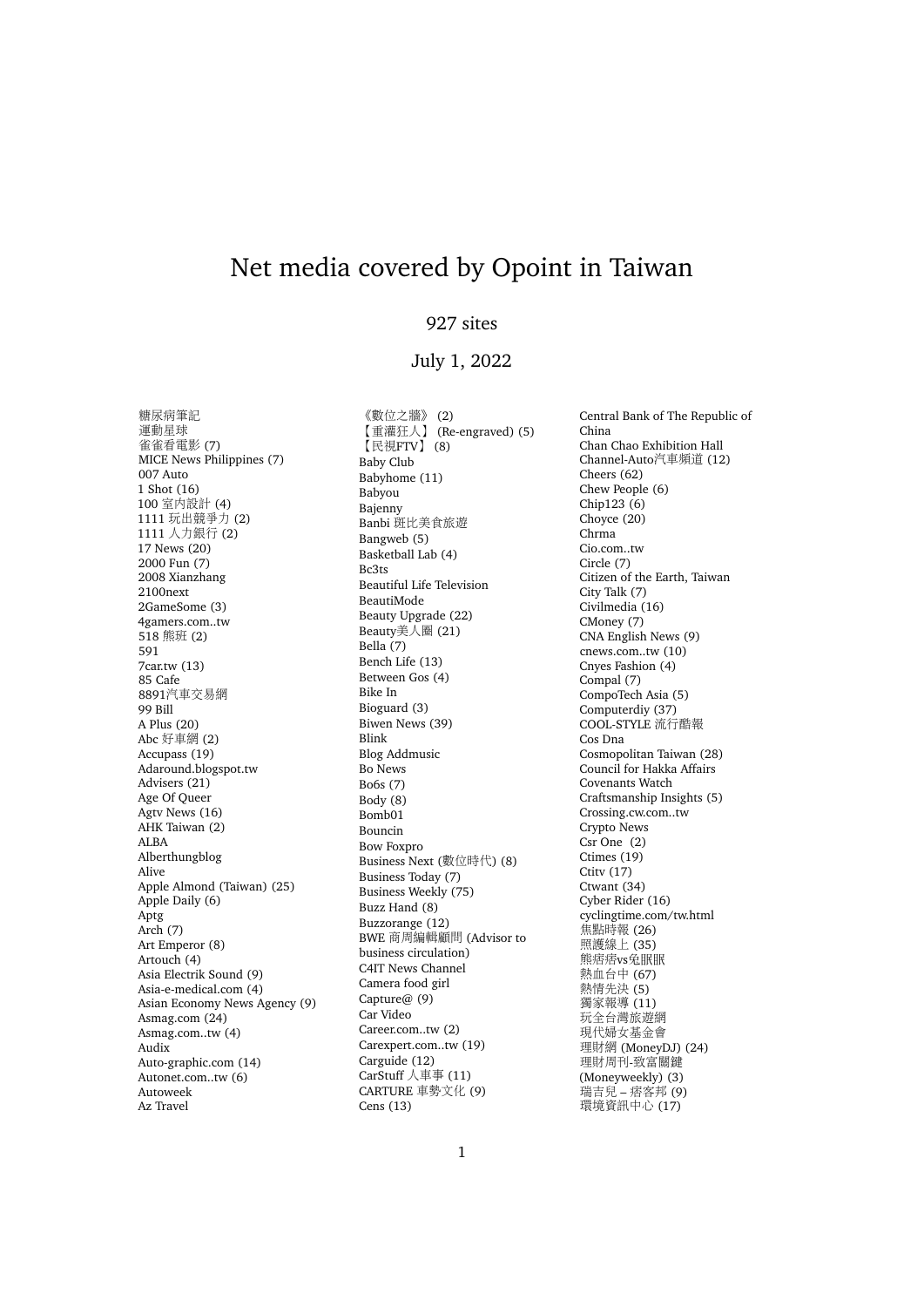生命力新聞 (41) 生活興奮<sup>劑</sup> (L.Dope) (30) 癮科技 (Addiction Science and Technology) (15) 癮車<sup>報</sup> Incar (16) 看雜誌 真晨報 (10) <sup>社</sup>團法人台灣長期照護專業協會 <sup>社</sup>團法人台灣民宿協會 <sup>社</sup>會及家庭<sup>署</sup> <sup>社</sup>企<sup>流</sup> (Social flow) (28) 秋刀魚サンマ <sup>科</sup>學月<sup>刊</sup> (8) 科學人雜誌 (Scientific Journal) (23) <sup>科</sup>技狗 3c Dog <sup>科</sup>技新柚 (New pomelo technology) –<br>秒捷新聞 (8)<br>第一大報 第一大報<br>第一次診 第一次診斷糖尿病迷思 – 講糖<br>紛你的 (Have vours) <sup>紛</sup>你的 (Have yours) <sup>紫</sup>金文化事業股份有限公司 <sup>經</sup>理人月<sup>刊</sup> (Manager Monthly) (5) <sup>經</sup>新聞: <sup>經</sup>News (7) <sup>經</sup>濟部投資審議委員會 <sup>綠</sup>色公民行動聯盟 網管人NetAdmin (5) 網路資訊雜誌 (Internet news magazines) (6) <sup>美</sup>股狙擊手 (7) <sup>美</sup>股隊長美股 <sup>美</sup>股夢想<sup>家</sup> <sup>美</sup>麗島電子<sup>報</sup> (7) <sup>美</sup>國在台協會 美人時髦話題網(Look In) (9) <sup>群</sup>益金融<sup>網</sup> Dagg Daguan Monthly Dailyview (27) Dappei (3) Dawnstudy (2) Dcard Dcview (2) Deco Decomyplace (2) Designwant DFUN (18) Digi Asia Digi Mobe (6) Digi Photo (8) DigiTimes (25) DigiTimes電子時報 (92) Don 1 Don (12) Double Pump (12) Dr Beauty (30) Drones Player (2) Ds Century (19) Eating Out Ectimes Edntaiwan Eettaiwan (3) Elle Taiwan (5) Energy Trend (7)

Enews ENews (49) Ent Sina ePrice 比價<sup>王</sup> (EPrice Parity King) (108) Esquire Taiwan (7) ET Fashion (10) ETtoday 東森新聞<sup>雲</sup> (54) Etv 傳媒 Eventsinfocus (2) Evergreen Marine Everyday Object (10) Everylittled (10) Executive Yuan Executive Yuan (2) Ez New Life (6) Ezpr (24) 老貓測3C (Cat measured 3C) (6) <sup>遊</sup>戲地<sup>帶</sup> <sup>遊</sup>戲基地 (Gamebase) 運動筆記| (Sports notes) (35) <sup>達</sup>賴喇嘛西藏宗教基金會 聚財<sup>網</sup> (wearn) (33) 聯統新聞<sup>網</sup> (13) 聯合知識<sup>庫</sup> (Joint Knowledge) 聯合新聞網:觸動未來新識<sup>力</sup> (udn.com) (89) 股魚 <sup>邦</sup>尼幫你 (3) 酷車KUmotor <sup>金</sup>門日報全球資訊<sup>網</sup> <sup>金</sup>融監督管理委員會 <sup>金</sup>融監督管理委員會全球資訊<sup>網</sup> 自立晚<sup>報</sup> (Independence Evening Post) (29) 臺北市政府社會<sup>局</sup> (7) 臺中市政府全球資訊<sup>網</sup> <sup>色</sup>彩地<sup>帶</sup> 銀行局全球資訊<sup>網</sup> 銘報即時新聞 (Mol.mcu.edu) 花蓮電子報 (8) 苗栗文化觀光旅遊網 苦勞網 (Hard labor network) (4) <sup>英</sup>卓美食<sup>網</sup> (Enjoygourmet) (2) <sup>荒</sup>野保護協會 鏈新聞ABMedia (5) 鏡週刊Mirror Media (33) <sup>華</sup>視全球資訊<sup>網</sup> (12) <sup>華</sup>語熱點 (39) 華人健康網 (Top1health) (91) 蕃薯藤 (Yam) (40) <sup>開</sup>眼電影<sup>網</sup> (Atmovies) (2) 開箱王 (2) 關於Inside (8) <sup>蘋</sup>果地產<sup>網</sup> (2) <sup>阿</sup>祥的網路筆記本 (Exposition network) <sup>陳</sup>摸摸東摸摸西摸摸 <sup>陽</sup>光社會福利基金會 (4) <sup>雙</sup>連視障關懷基金會 <sup>雪</sup>地上的彩<sup>虹</sup> <sup>雲</sup>爸的私<sup>處</sup> (24)

零傳媒 (101newsmedia) (23) 雷電模擬器 (3) <sup>雷</sup>司紀的小道投<sup>資</sup> (9) <sup>電</sup>獺少女 (Agirls.aotter.net) (22) <sup>電</sup>腦王阿<sup>達</sup> (Computer king Ada) (35) <sup>靖</sup>娟兒童安全文教基金會 (2) <sup>非</sup>凡電視台 (USTV) <sup>非</sup>凡商業台 音樂圈 響 (9) <sup>領</sup>客體育 (5) 行銷人 (26)<br>行政院原子 行政院原子能委員會<br>行政院主計總盧 行政院主計總處 <sup>衛</sup>生福利部疾病管制<sup>署</sup> (Cdc) (4) <sup>衛</sup>生福利部食品藥物管理<sup>署</sup> (Fda) (8) <sup>衛</sup>生福利部全球網站中文版 (Ministry of Health and Welfare Global website) <sup>衛</sup>生福利部國民健康<sup>署</sup> (Hpa Gov) <sup>衛</sup>生福利部中央健康保險<sup>署</sup> (Ministry of Health and Welfare Central Health Insurance) (5) <sup>衛</sup>福部長照專區 <sup>表</sup>演藝術評論台 (12) 風傳媒 (The media) (40) 食力foodNEXT (5) 西貢區社區中心 <sup>首</sup>頁科技生<sup>活</sup> (10) <sup>首</sup>頁- <sup>動</sup>腦Brain (13) 親子旅<sup>遊</sup> (Abic) (10) 觀策<sup>站</sup> (7) 試車頻道 (9) <sup>高</sup>雄廣播電臺 高雄旅遊王 (67) 高雄旅遊網 <sup>證</sup>券暨期貨市場發展基金會 鮮週報 (10) <sup>財</sup>經講師林庚慶晴雨的<sup>家</sup> <sup>財</sup>訊快<sup>報</sup> (3) <sup>財</sup>團法人醫院評鑑暨醫療品質策進會 <sup>財</sup>團法人開放文化基金會 <sup>財</sup>團法人中華民國稅務會計教育基<sup>金</sup> 會 (2) 購車趣 (6) <sup>起</sup>點Keedan.com 麗台運動<sup>報</sup> (Itsports) (25) <sup>輕</sup>鬆比較信用卡 (Money101) (28) 農傳媒 (18) Family Mart Fashion Gatecrasher (15) FashionGuide (2) FashionNetwork TW (15) Fifty plus (29) Figure Media (36) Find Fliper Foody 吃貨 Forgemind ArchiMedia (22) FTV (7) FT中文網 (Chinese website) (34)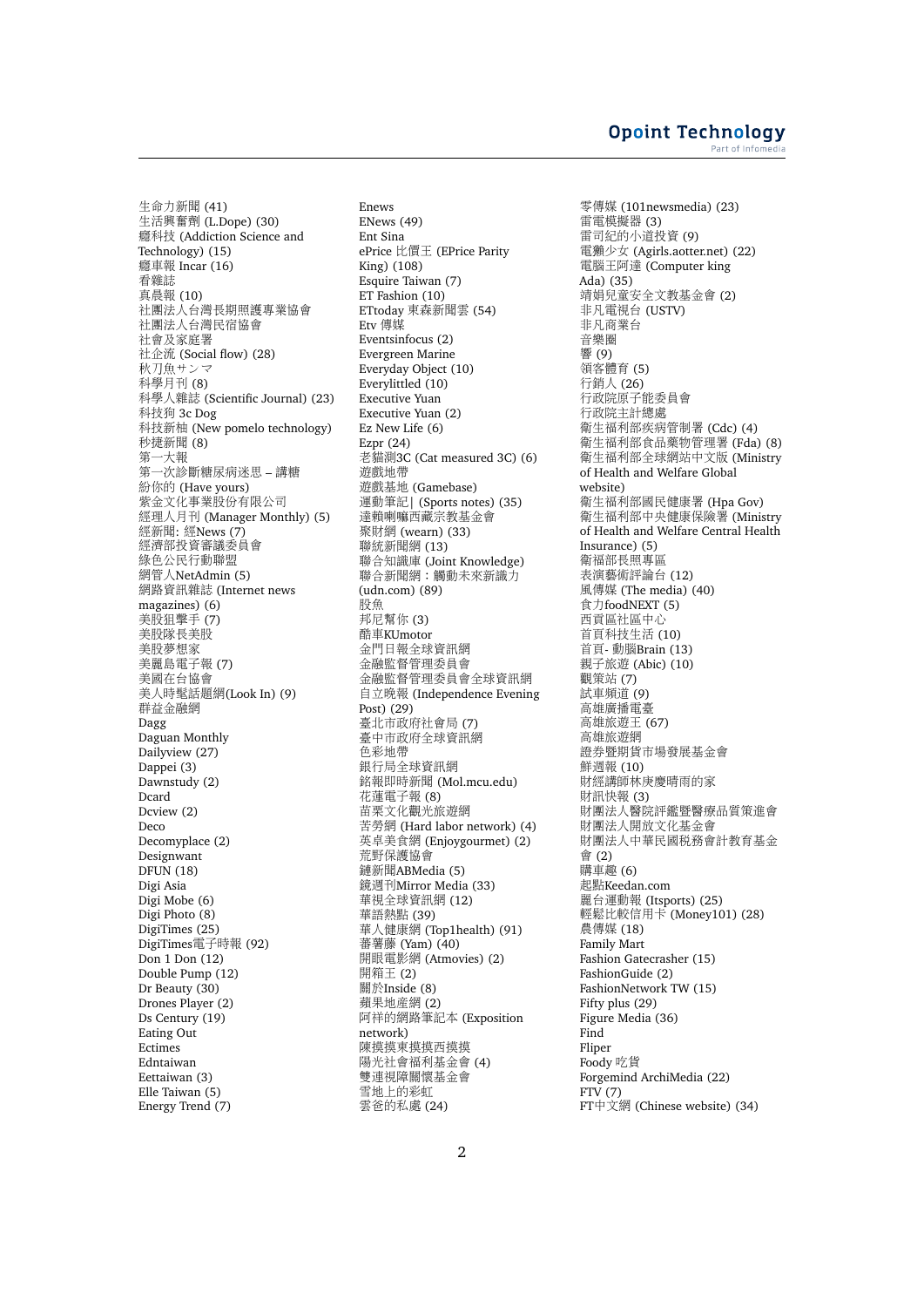## **Opoint Technology** Part of Infomed

Fund Lover (8) FunNow Funscreen G7 <sup>車</sup>庫柒<sup>號</sup> (35) Gainward Game Life (8) Gaming Garage Play Garmin Gcis nat Gene online (8) Genet觀點 GirlStyle (33) Gisele Chung Global Views Magazine (11) GNN <sup>新</sup>聞<sup>網</sup> (GNN News Network) (33) Go車誌BuyCarTv (19) Gold FM 城市廣播 Golf Digest (6) Goo 車訊網 (6) Goose 168 (10) GQ Taiwan (45) Green Impact Academy Greenhornfinancefootnote Gtv <sup>八</sup>大電視 Guccidgi.com (2) Hair Salon Happy Mount Harpers Bazaar TW (29) Harryhsu (70) HC愛筆記財經 (2) Head 4 Health & Hope (24) Health For All (54) Healthcare+ B2B Taiwan 台灣醫療<sup>科</sup> 技商機平台 (7) Healthnews (27) Healthy Lives (8) Heaven Raven (13) Heyshow (2) Hi 宜蘭 (12) Hi-AV HiNet HiNet新聞 (44) HiStock Hkitblog Homeless Taiwan Hot Drive (2) Hot3c (7) House Style 好時代衛<sup>浴</sup> Houston Apartment Association (4) How 01 (7) HTC 台<sup>灣</sup> (8) Hucc-coop.tw Hxxa.info Hymmoto.tw (2) Hypesphere I Fashion (5) I Goods I Gorgeous (41) I Media (17)

ICRT ICU <sup>醫</sup>生陳志<sup>金</sup> IEK IGPC義德動力<sup>網</sup> Indie Vox (6) Industrial Technology Research Institute Information Security <sup>資</sup>安人科技<sup>網</sup> (3) Insender (3) InStyle Insurance Info Cloud (38) Intertek Taiwan Ip <sup>電</sup>視 (14) iPlayfun (6) Iqc $(5)$ Irene's page IThome (9) iTRY試用情報<sup>王</sup> (3) iWatcHome Izaax (7) Jancy Me Japaholic (10) JC趨勢財經觀點 (13) Jewelryworld (3) JGospel Jinwgo Tung Judicial Reform Foundation Juksy (6) Junior Golf Association K Daily (5) Kao News (9) Kaohsiung City Council Kaohsiung City Government Kenlu.net (7) Kenming Ketagalan Media (7) Khaophuket (3) KingAutos (25) kingnet.com..tw (8) **KKBOX** Kkplay3c (9) Knowing (7) Lawrencehou LEDinside (37) Lian-car.com Liberty Times Newsletter (24) Life Plus (18) Life Toutiao (25) Life.com (62) Lift Traunkirchen Limedia (15) LINE TODAY TW (17) Love To Go (38) Love分享 Lp Comment (47) ltc Learning Luckydog Luxury Watcher (7) M Mag Mac Today (16)

Machine Tool & Acccessory Magazine (6) MacroMicro 財經M平方 MacUKnow Major News (7) Maloncars Mamibuy Mansion (18) Marbo Marie Claire Tw (59) Masterhsiao Mata Taiwan Match生活<sup>網</sup> (Life network) (22) Mcdulll (43) Med Partner (10) MeetStartupTW (3) Mem (13) Men's Uno (6) Men's uno TW (6) Merida Mht99 Miha (16) Milk Motor Club (4) Milktw MilkX Taiwan (10) Mimi韓の旅行生活 (57) Minamiaya217 Ministry Of Culture (2) Ministry of Finance (2) MIXFIT Online Magazine Moki Mews (16) Mombaby (9) moneybar商業財經首頁<br>MONEY錢雜誌 MONEY錢雜<sup>誌</sup> Monster Village Hotel MOOK景點<sup>家</sup> (MOOK attractions home) (3) MOT TIMES 明日誌 (9) Moto Buy (18) Motorworld (9) Mr. Jamie Mr. 布雷蕭 (10) Mr.Market市場先生 (47) MSN Taiwan (43) My Cte (16) My Go Pen (18) My Hiend (5) My Luxuary Hideaway (39) Mycte (23) MyGoNews買購房地產新聞 (9) Mypeoplevol (7) Neofashiongo.com (14) Net A Porter New bloom (23) News 586 (13) News Cnyes (157) News Ltn (19) News Sina (144) News98電台 (11) Newskinhouse (2) Newstaiwan (8) Newswin (11)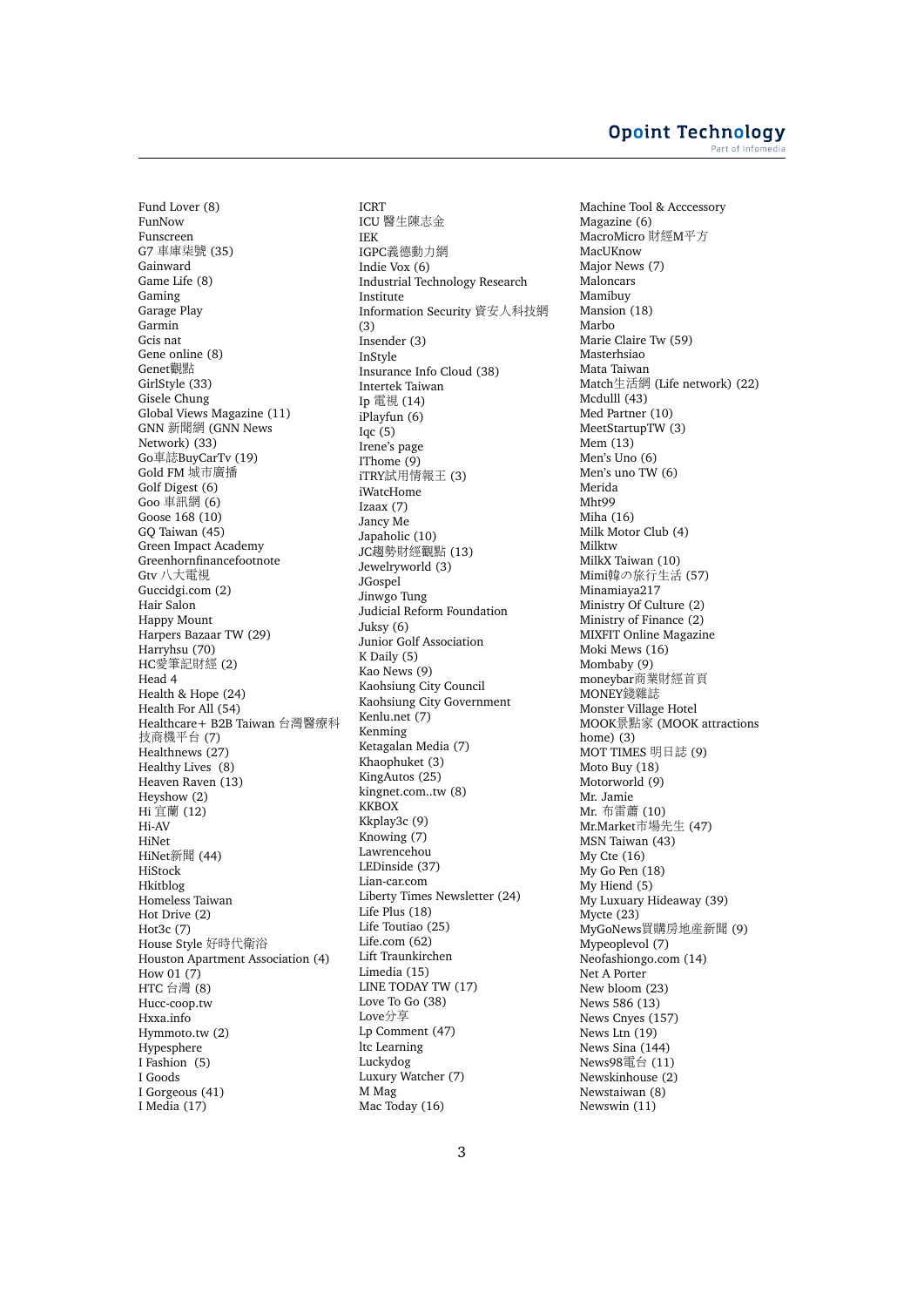Nova.com..tw Now News Taiwan (8) npost.tw (10) Onnews Open news (6) OpenRice 台灣開飯<sup>喇</sup> (2) Overdope.com (10) Owlting Paine (61) Palestine Information Website **PanX 泛科技** PAR 表演藝術雜誌 Parenting Pcdiy.com..tw (63) PChome (21) PChome Online 網路家庭 (3) PChome Online 股<sup>市</sup> (Stock) (21) PeoPo <sup>公</sup>民新聞 (41) Phew (25) picupi 挑品 (3) Piko Live Pin View (26) Pixnet (39) Playcar PlayMusic音樂社群網站 (15) PNN <sup>公</sup>視新聞議題中心 (6) Po News (5) Pocket Money 口袋財<sup>經</sup> (7) Police Broadcasting Service Pourquoi 報呱 (9) Ppaper President Office Taiwan (17) Prestige-tw (13) Punchline 娛樂重擊 (12) Qlive (5) Quanta Computer Radio Taiwan Radio Taiwan EN (2) Radio Taiwan International (8) Readmoo閱讀最前<sup>線</sup> (52) Rhythms Monthly (67) Right Insurance RMIM Inc. (11) Rolo Secure Chat Rti Radio Taiwan International (2) Run I Round (6) RUN!PC (4) Safood (22)  $Sam·$ 小才大用 (8) SayDigi (26) Sea Brew Searchome (31) Shadowc.pixnet.net Shangrila Resort Shipping Digest Shopback (27) shoppingdesign (34) Show Girl SiCAR Fun (5) Sina woman eLadies (3) Smart Beb Smart自學<sup>網</sup> (38)

Smiletaiwan Snappp Snn Soft4fun (33) Sofu News (10) Sogi Spec R Spieler Sportsv (18) startuplatte.com (4) Statement Dog Stem Cyte StockFeel 股<sup>感</sup> (11) Story 543 (8) Story Studio (7) Street Voice Style Master (21) Styletc 樂時尚 Suntravel (12) Super Drive (3) Supermoto8 (4) Swan Synology T Three News (9) Tag Pop (8) Tai Sounds (24) Tai Sounds Taipei Times (8) Taipei Travel Taipeinews.net Taiwan Asean Studies Center Taiwan Brain Trust (26) Taiwan Business TOPICS (19) Taiwan English News (16) Taiwan Hospital Association Taiwan Info (2) Taiwan News (13) Taiwan Next Magazine (16) Taiwan Railway Administration Taiwan Sentinel Taiwan today (5) Taiwan.sharelife Taiwansun (8) Taronews (41) Taster 美食加 (14) TASTE品味誌 (10) Tasting Kitchen Tasting Whatever (8) TBK 鐵駒誌 Tdc News Tech Feed Tech Zufu (20) TechaLook (22) TechNews (19) Teepr (41) tepu.org..tw (47) The Affairs (17) The Legislative Yuan of Republic of China The Merit Times The Nate (7) The Open Hair (7)

The Reporter TheThailander (7) Thinking Taiwan (2) Tianzhu Tifferent View Time Square (8) Tnews.cc (21) To' Go 泛遊情報 (2) Tomorrow science (9) Top Gear TW (5) TopCar.tw (11) Toy People News (11) TPCA台灣電路板協會 TR Ominmedia (8) TradeMag Taiwan (17) Trailblazer Camp TraNews台<sup>灣</sup> (12) Travel In Seasons (22) Travel Rich (9) Travelcom Taiwan (27) TRAVELER Luxe 大人的美好時<sup>光</sup> (5) TravelKing旅遊王 (2) Trends 365 Tripplus.cc Trouble Care (10) tsmc (5) Tsna TTN Taiwan (48) Tumblr Turn News App (13) Tuv Nord Taiwan Tw News Yahoo (46) Tw.aboluowang (80) Tw.finance.appledaily.com (11) tw.stock.yahoo.com Twcert twgreatdaily.com Twmotorgroup TWSE Tye News (20) T客邦 (T-off state) U Headphone (2) U Media (14) U-3C Enjoy Your Digital Stuff (15) U-Audio U-Car (10) U-Fashion (12) uho優活健康網 (21) UMC Urban Union (5) UrCosme (@cosme TAIWAN) 最<sup>新</sup> (2) UU小说<sup>网</sup> (27) Very Wed (8) viralane.com VIVI Bride Viviyu (3) Vocal Asia (2) Vogue tw (2) Walkerland (2) Walrus (2) Wann News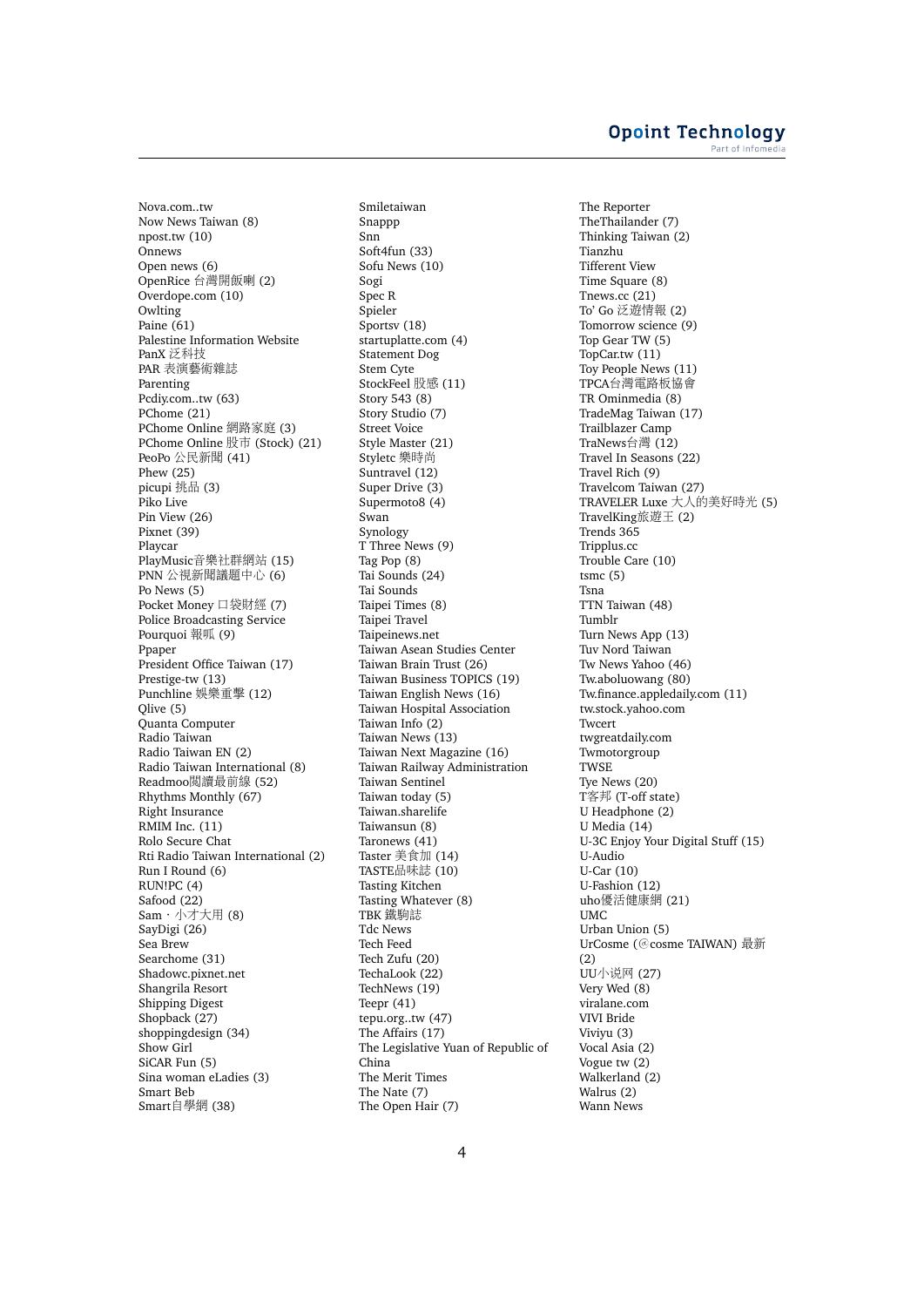Watch Bus Watches-for-china.com (7) WatchViews (20) Wazaiii We House (5) Wealth Magazine Webike摩托百貨<sup>|</sup> 台灣最大線上摩托 <sup>購</sup>物網<sup>站</sup> (37) Weddings.tw (28) Weismile (37) Wind Taiwan Womany (17) World Vision Wow Lavie (11) Wow News (6) Wow Screen Wow Sight (11) WoWo News (7) www.cycling-update.info www.wepeople.club (9) XinMedia.com (6) Xuehua Yahoo Tw Fashion Yahoo奇<sup>摩</sup> (49) Yang Ming Ydn (12) Yes娛樂 (10) Yipee (18) Your Art (53) ZEEK玩家誌 (33) Zetail (16) ZiMedia (9) 僑務電子報 (12) 內政部警政署165 全民防騙網 全國廣播 兩輪誌 (29) 公共政策網路參與平臺 凱渥 勁報Power News (14) <sup>動</sup>區動<sup>趨</sup> (54) 勞動部 <sup>勵</sup>馨基金會 (3) 北台灣新聞<sup>網</sup> 卓越雜<sup>誌</sup> (Ecf) 南方快報 (8)<br>博世家電 博世家電<br>博仕達家 博仕達家外媒體數位大道 (Bo Shida<br>digital media avenue for foreign digital media avenue for foreign media) 卡優新聞網-理<sup>財</sup> 卡卡生<sup>活</sup> (10) 卡卡洛<sup>普</sup> (Kakalup) (5) 即<sup>時</sup> (16) 原來是美<sup>花</sup> 台灣產經新聞<sup>網</sup> (Taiwannet News) (9) 台灣竹塹電子<sup>報</sup> (37) 台灣精<sup>品</sup> (2) 台灣綜合研究<sup>院</sup> 台灣達人<sup>秀</sup> (12) 台灣職業安全健康連<sup>線</sup>

台灣醒<sup>報</sup> Awakening News Networks (14) 台灣醫療改革基金會 (16) 台灣金融研訓<sup>院</sup> 台灣開心遊戲<sup>網</sup> (Hehagame) (5) 台灣藥品行銷暨管理協會 台灣電<sup>報</sup> (53) 台灣蠻野心足生態協會 (5) 台灣觀光協會 台灣高速鐵路股份有限公司企業工會 台灣光華雜誌Taiwan Panorama 台灣勞工陣<sup>線</sup> 台灣國際紀錄片影<sup>展</sup> (14) 台灣大紀<sup>元</sup> (Taiwan Epoch Times) (15) 台灣失智症協會 台灣女人健康<sup>網</sup> (3) 台灣好新聞TaiwanHot.net (29) 台灣導報電子<sup>報</sup> (Taiwan newspaper newsletter) (45) 台灣廢除死刑推動聯盟 (5) 台灣新生<sup>報</sup> (15) 台灣新生<sup>報</sup> (Tssdnews) (31) 台灣新聞 (13) 台灣新聞<sup>報</sup> 台灣新論/星島國際策略有限公司 (8) 台灣新快<sup>報</sup> (3) 台灣最Hot遊戲平台 NiceGame (3) 台灣民眾電子<sup>報</sup> (13) 台灣民航資訊網歡迎登<sup>機</sup> 台灣法律<sup>網</sup> (2) 台灣中評<sup>網</sup> 台灣事實查核中心 (7) 台灣人權促進會 (13) 台灣保險法學會 台視全球資訊<sup>網</sup> (TTV) (16) 台新銀行文化藝術基金會 史塔夫科技事務所 (Stratford Technology) (7) 司法院法學資料檢索系<sup>統</sup> <sup>品</sup>牌志 (4) 品酒網 (P9) (3) 品車誌 品味風 (12) 哈佛商業評論·與世界 唯婚誌婚禮線上雜誌 喀報 <sup>喜</sup>憨兒基金會 噪咖 (6) <sup>國</sup>立臺灣藝術教育館全球資訊<sup>網</sup> <sup>國</sup>立教育廣播電臺 (NER) (6) <sup>國</sup>際社會主義前<sup>進</sup> (27) 國語日報社網站 (Mandarin Daily Website) <sup>圓</sup>球城<sup>市</sup> 基隆市政府 (24) 夢想<sup>誌</sup> (33) 大陸委員會 大大學<sup>院</sup> 大愛電視DaAi TV (13) 大成報Great News (14) 大人<sup>學</sup>

天眼日報3e傳媒網路電視平台 (10) 天下雜<sup>誌</sup> (Wealth Magazine) (33) 太平洋新聞<sup>網</sup> (Pacific News Network)  $(6)$ <br>女子學  $(9)$ 女子學 (9)<br>好康*粹粹*明 好康挖挖哇 (9)<br>好屋網News (1 好房網News (112) 妃妃愛旅<sup>行</sup> 妞新聞 (Girl News) 婚禮情報 …………<br>媽咪愛 (33) <sup>嬰</sup>兒與母親 (30) 安寧照顧基金會 <sup>定</sup>錨投資隨<sup>筆</sup> <sup>宜</sup>蘭大新聞 (13) 室內(Interior) (3) <sup>富</sup>聯網Money Link (7) <sup>富</sup>朋友理財筆<sup>記</sup> <sup>富</sup>比士地產<sup>王</sup> 寰宇搜奇 (Oneworld search odd) 寰宇新聞<sup>網</sup> (6) 寶島通訊 (26) <sup>寶</sup>島聯播<sup>網</sup> (Baodaoradio) <sup>專</sup>案經理雜<sup>誌</sup> (2) <sup>小</sup>老婆汽機車資訊網-手機版首<sup>頁</sup> (4) <sup>尖</sup>端未來菁英學<sup>院</sup> (5) <sup>就</sup>是愛寵物 (39) 就是教不落 (Is to teach not fall) 工商e報 (Industry and Commerce) (17) <sup>工</sup>業總會服務<sup>網</sup> ————————————————————<br>巷子内的生活 (5) <sup>府</sup>城人語新聞<sup>網</sup> (6) 康健雜誌 (Health Magazine) 廣告王 很角色時<sup>報</sup> (11) 微股力ScanTrader 思想坦克 (14) <sup>恩</sup>汎理財投資團<sup>隊</sup> <sup>悠</sup>遊台灣新聞<sup>網</sup> (7) <sup>您</sup>的消費購物指南 (11) 悶傳媒 Boring Media (3) 愛逛街 (Love shopping) <sup>愛</sup>車狂C皮 (2) <sup>愛</sup>基會 (2) <sup>愛</sup>旅遊的貓奴小梨 (14) <sup>愛</sup>比<sup>價</sup> (9) <sup>慈</sup>濟全球資訊<sup>網</sup> 懶人經濟學 (32) <sup>懷</sup>孕‧育兒‧親<sup>子</sup> (Mombaby) 我的E政<sup>府</sup> (gov) (2) 房地王搜搜 手遊精<sup>靈</sup> 指傳媒Fingermedia 挨踢部門 (Kicked the department) (14) <sup>攝</sup>影家手札 放言Fount Media (8) <sup>教</sup>育部青年發展<sup>署</sup> (71) <sup>數</sup>位狂<sup>潮</sup> <sup>文</sup>化<sup>部</sup> (10) <sup>料</sup>理台<sup>灣</sup> (60)